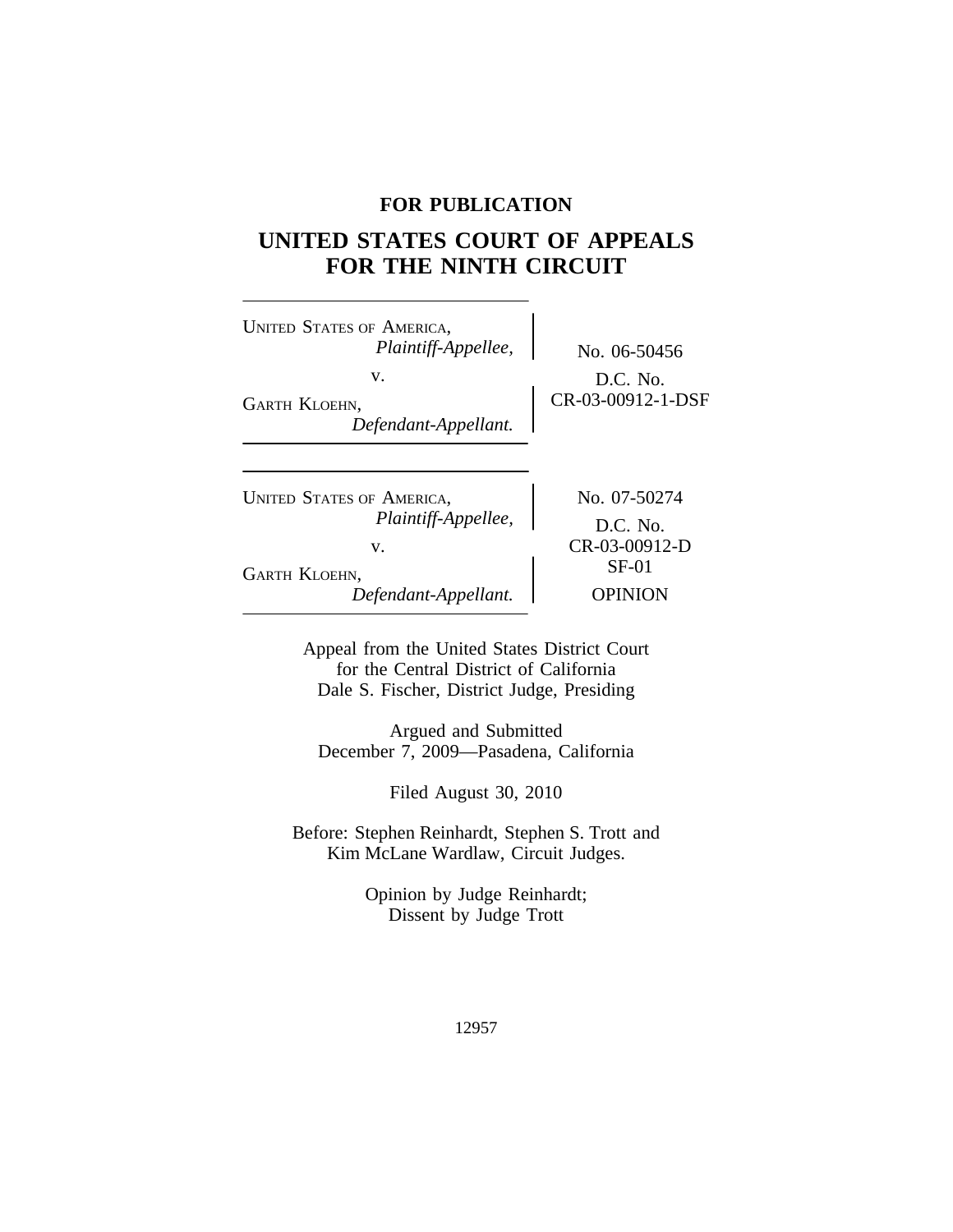### **COUNSEL**

Thomas P. O'Brien, United States Attorney; Christine C. Ewell, Assistant United States Attorney, Chief, Criminal Division; Ruth C. Pinkel, Assistant United States Attorney, Major Frauds Section; Michael J. Raphael, Assistant United States Attorney, Los Angeles, California, for the plaintiffappellee.

David A. Katz, Beverly Hills, California, for the defendantapellant.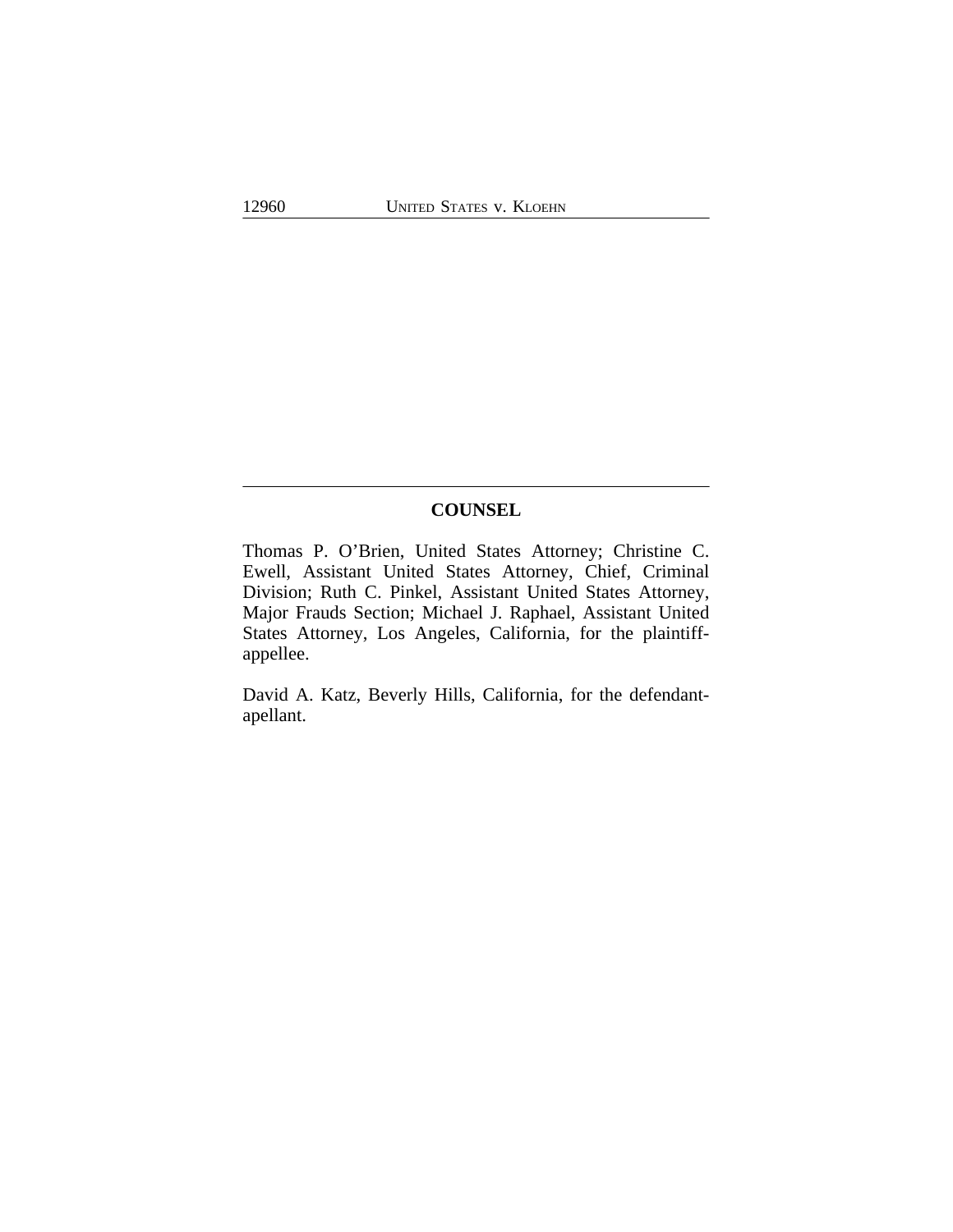#### **OPINION**

#### REINHARDT, Circuit Judge:

Garth Kloehn appeals from his conviction and sentence for four counts of causing tax evasion in violation of 26 U.S.C. § 7201 and 18 U.S.C. § 2. We hold that the district court abused its discretion and prejudiced Kloehn's ability to present his defense when it refused to continue the trial for two days to allow him to see his dying son. Accordingly, we reverse and remand for a new trial. We do not reach Kloehn's other arguments on appeal.

I.

Garth Kloehn was indicted on tax evasion charges on September 9, 2003. His first trial ended in a mistrial on March 1, 2005, when the jury could not agree on a verdict. His second trial, on a redacted indictment, began in Los Angeles, California on November 15, 2005. Kloehn himself was the sole defense witness. On the evening of the fifth day of his testimony, his son Kevin suffered a "massive seizure" in Las Vegas where Kloehn and his son both lived. Kevin had previously been diagnosed with end-stage melanoma. Following the seizure, the emergency room doctor reported to Kloehn that Kevin "ha[d] very little life expectancy" and was expected to die in the "next few days." He also provided him with a note to that same effect.

The following day, Kloehn was set to resume testifying in his own defense. Prior to the start of the day's proceedings, defense counsel requested a two-day continuance to allow Kloehn to see Kevin once more before his death. Counsel submitted the note from the emergency room doctor documenting the gravity of the situation. He explained that Kloehn had been unable to concentrate the night before, making it extremely difficult to prepare his testimony, and said that he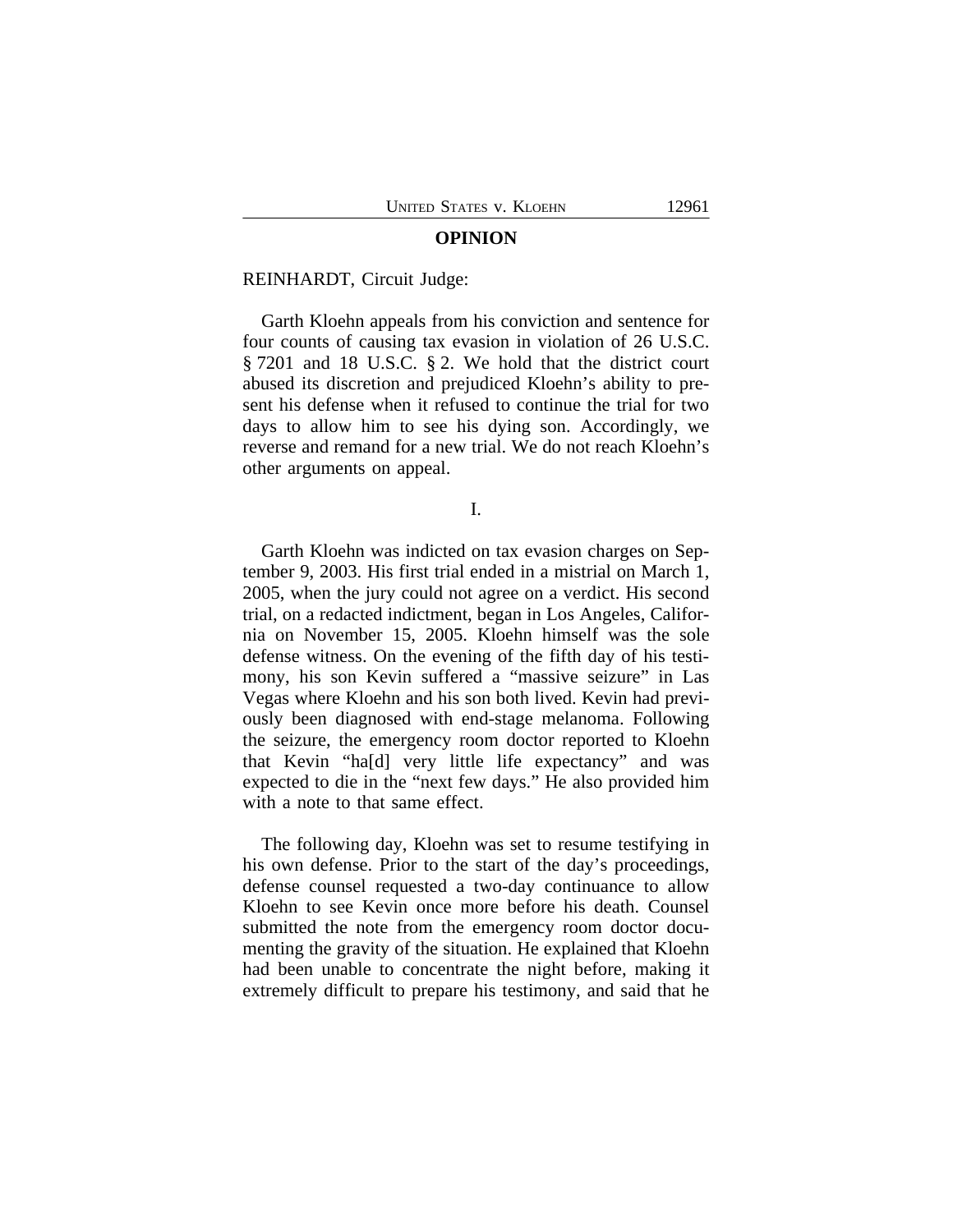doubted that Kloehn would be able to testify effectively that day.

The government opposed Kloehn's request for a continuance. The government's attorney suggested that if he wanted to be with his son, he could just "finish his testimony, and . . . go back to Las Vegas." She argued that "[a] break would operate . . . to the significant detriment of the jury's ability to even remember what happened during the course of the trial."

The district judge did not question the reliability of the doctor's note or the gravity of the situation. She did not make any finding that a short continuance would inconvenience either the court or the government. Nonetheless, she denied the continuance.

Kloehn then took the stand and testified for several hours, after which the defense rested.**<sup>1</sup>** The government's one rebuttal witness, an IRS agent, took the stand and began to summarize the flow of money involved in the case. Shortly after she began testifying, defense counsel requested permission to approach the bench. He observed that it did not appear that the agent would complete her testimony that day, and requested that trial be concluded for the day so that Kloehn could catch a plane to Las Vegas to see his son. The court agreed to end proceedings for the day and to "excuse" Kloehn from the rest of the trial. Defense counsel agreed that Kloehn would "waive his appearance." **2** Kloehn left for Las Vegas. His son died about an hour after he arrived.

**<sup>1</sup>**Kloehn's testimony spans approximately 150 pages of transcript.

**<sup>2</sup>**Before the start of the first trial, Kloehn signed a document entitled "Waiver of Defendant's Presence." *See* Federal Rule of Criminal Procedure 43 (providing that a criminal defendant who is voluntarily absent from his trial waives his right to be present). The document stated that he "waived his right to be present in open court . . . before during, or after trial" and requested the court "to proceed during every absence of his which the court may permit . . . . " Kloehn had relied on the waiver to be absent one day during his first trial. He did not sign a similar document prior to the second trial and, prior to his son's seizure, he had been present for every day of that trial.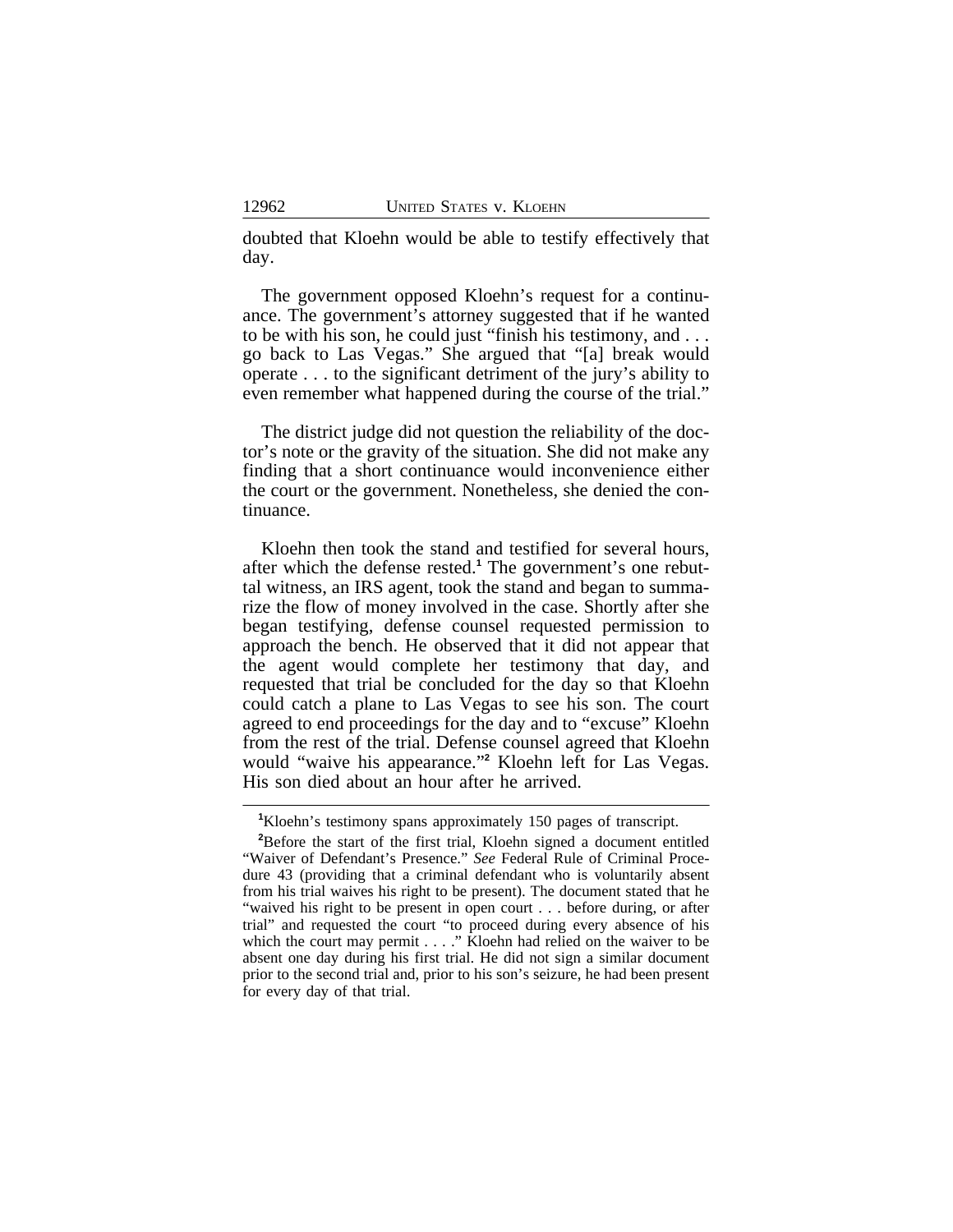| <b>UNITED STATES V. KLOEHN</b> |  | 12963 |
|--------------------------------|--|-------|
|--------------------------------|--|-------|

Kloehn did not appear in court the following day. Defense counsel conveyed to the court the news about Kevin's death. The judge offered her condolences, and asked counsel what he would like the court to say to the jury about Kloehn's absence. Counsel requested that the judge inform the jury that Kloehn had been excused due to a death in the family. The judge responded, "[f]amily emergency is fine." The government attorney then argued that the judge should simply tell the jury that "the defendant has chosen not to be here." Defense counsel opposed the government's proffered explanation on the ground that it would encourage the jury to think that Kloehn was showing a lack of respect for the court.

When the jurors entered, the district judge addressed them as follows:

Ladies and gentlemen, you may notice that Mr. Kloehn is not here. He is unable to be with us today. He has a right to be present. He has a right not to be present. He is not required to be here, so you shouldn't infer anything from the fact that he is not able to be here today.

The next day, after five hours of deliberations, the jury found Kloehn guilty on four counts of tax evasion.

II.

A district court has "broad discretion" to grant or deny a continuance. *United States v. Flynt*, 756 F.2d 1352, 1358 (9th Cir. 1985). Its decision "will not be disturbed on appeal absent clear abuse of that discretion." *Id.* A district court abuses its discretion if its denial of a continuance is "arbitrary or unreasonable." *Id.* 

Kloehn argues that the district court's denial of a continuance in this case was arbitrary and unreasonable. "There are no mechanical tests for deciding when a denial of a continu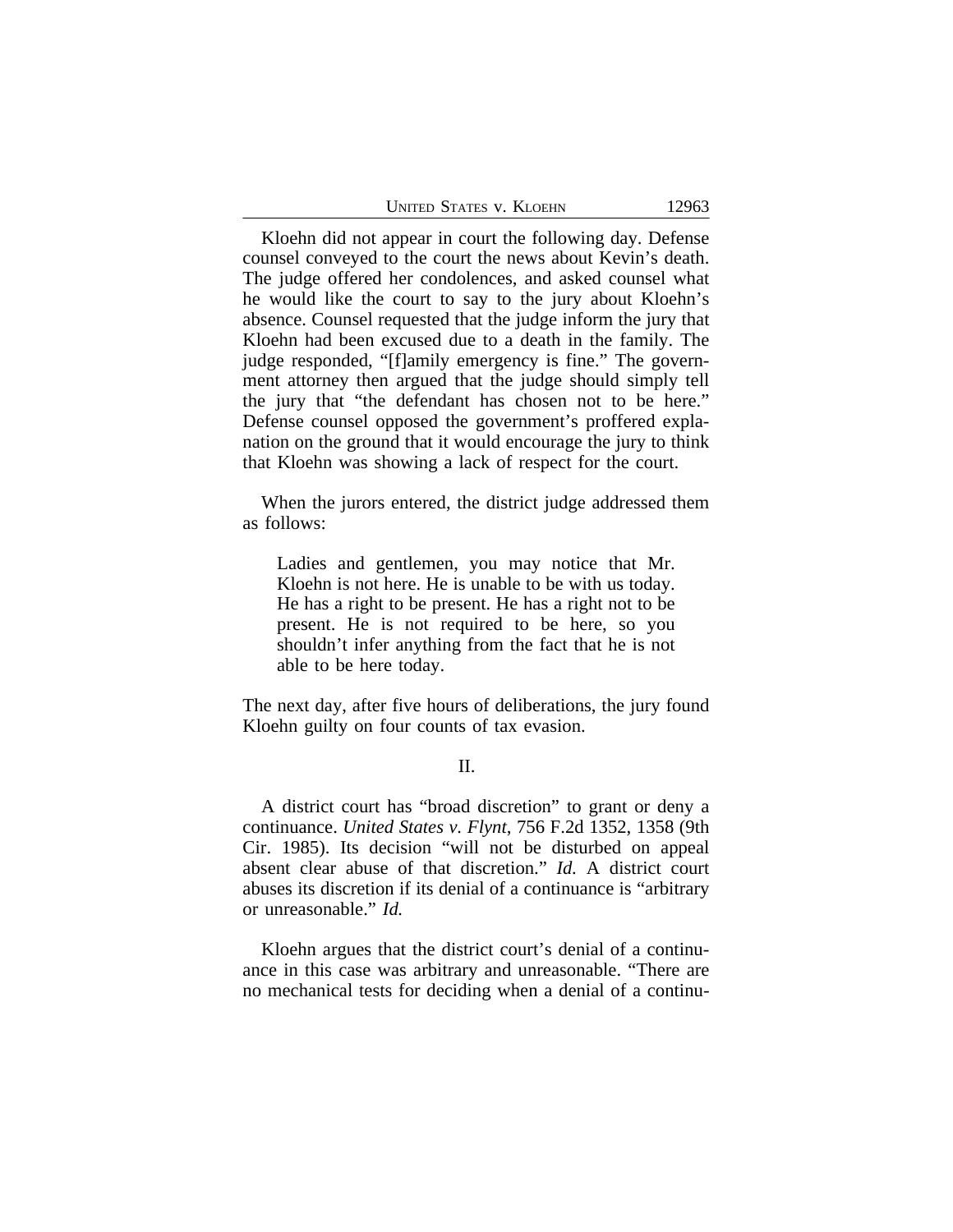ance is so arbitrary as to violate due process." *Ungar v. Sarafite*, 376 U.S. 575, 589 (1964). Rather, "[t]he answer must be found in the circumstances present in every case . . . ." *Id.; see also Armant v. Marquez,* 772 F.2d 552, 556 (9th Cir. 1985) (explaining that whether a district court abused its discretion in denying a continuance is a "case-by-case inquiry . . . bound by no particular mechanical test"). In assessing Kloehn's claim, however, we are guided by the four-factor inquiry set forth in *United States v. Flynt*. *See* 756 F.2d at 1358-62.

**[1]** Pursuant to *Flynt*, we first ask whether Kloehn was diligent in preparing his defense or whether his request for a continuance appears to be a delaying tactic. *Id.* at 1359. Second, we inquire into the usefulness of the continuance, asking how likely it was that the purpose of the continuance would have been achieved had it been granted. *Id.* at 1360. Third, we look to "the extent to which granting the continuance would have inconvenienced the court and the opposing party." *Id.* Finally, we inquire whether Kloehn was prejudiced by the denial. *Id.* at 1361. "[T]he weight given to any one [of the *Flynt* factors] may vary from case to case." *Armant*, 772 F.2d at 556. "At a minimum, however, in order to succeed, [Kloehn] must show some prejudice resulting from the court's denial." *Id.* at 557.

**[2]** The first *Flynt* factor weighs heavily in Kloehn's favor. There is no question that he was diligent. He requested a continuance at the first opportunity after Kevin's seizure. There is no suggestion that his request was made for the purpose of delay. Neither the district court nor the government have even hinted that his motivation in requesting the continuance was anything other than it appeared to be: a father's desire to be with his son on his deathbed.

**[3]** The second *Flynt* factor is whether the continuance would have served its stated purpose. Had the continuance been granted, it would have permitted Kloehn to be with his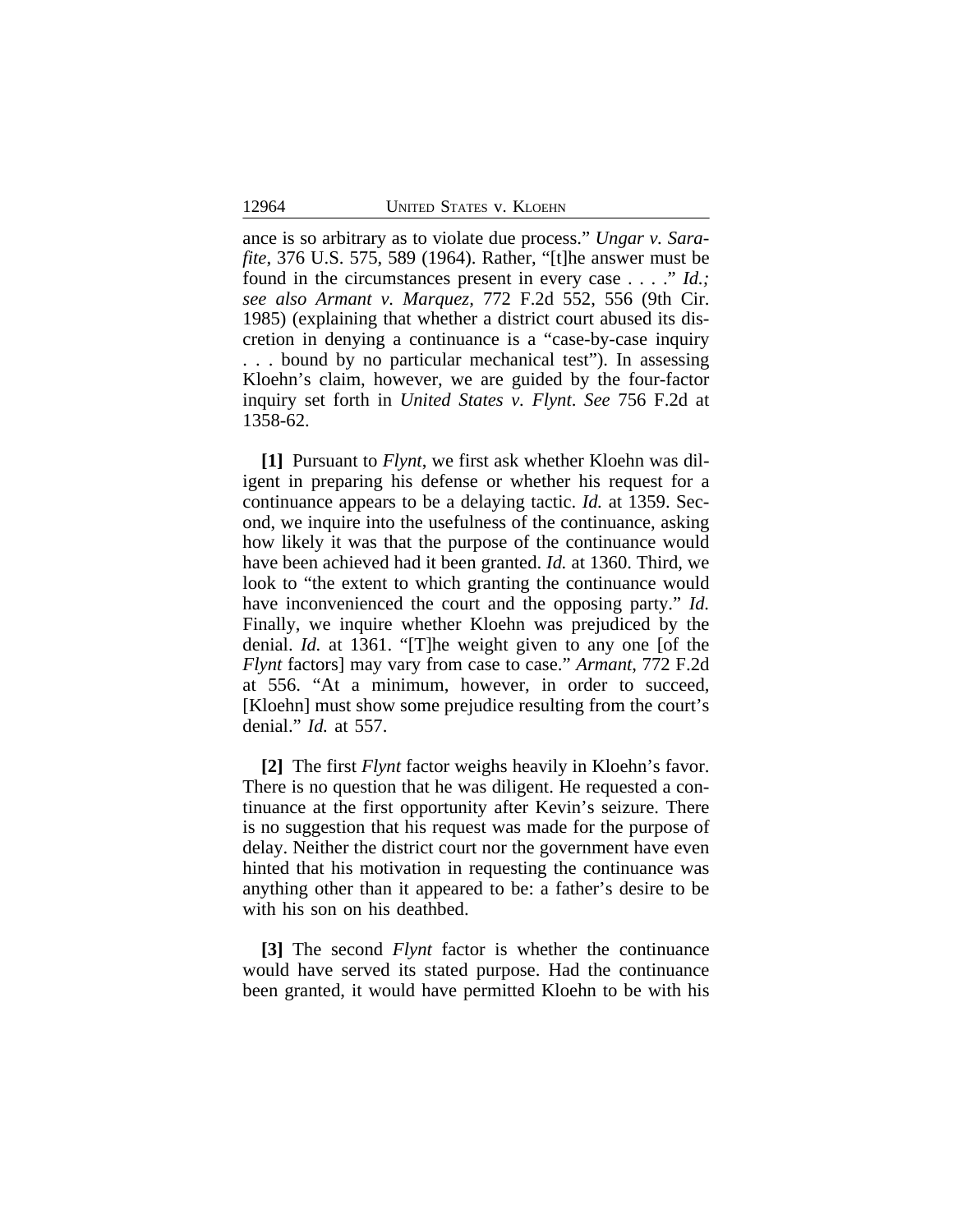son on the last day of his son's life. It also would have relieved Kloehn of the immense pressure of testifying with the knowledge that his son was on the brink of death, aware that he had to complete his testimony before he could see him one last time. Finally, it would have allowed Kloehn to be present for the end of his trial, preventing the impression that he simply chose to be absent without cause, along with the resulting myriad negative inferences the jury might have drawn therefrom. Nonetheless, the district court evidently doubted the utility of the continuance. In denying Kloehn's request, the district judge stated:

I do accept that the situation for Kevin Kloehn is very dire, and it's very unfortunate that the matter was continued this long. Frankly, this is the way things go. You continue things, and the situation gets worse, not better.

We understand this statement to refer to the fact that the start of trial had previously been continued at Kloehn's request, from September 27, 2005 to November 15, 2005.

**[4]** The September continuance was requested by Kloehn and granted by the court primarily on the ground that the government had made substantial changes to the trial indictment, as a result of which the defense needed extra time to prepare for trial. In his request for the continuance, Kloehn listed the fact that Kevin was beginning chemotherapy as one of 12 subsidiary justifications for delaying the trial's start date. It is true that, with respect to Kevin's health, the September continuance resulted in the trial proceeding at a time when the situation was "worse, not better." But that was no reason to doubt the veracity of the emergency room doctor's statement on December 6, 2005 that Kevin's death was imminent, nor did the earlier continuance provide any reason why it would have been fruitless to continue the trial for one or two days to allow Kloehn to say a final goodbye to his son. To the contrary, the benefit that the requested continuance would have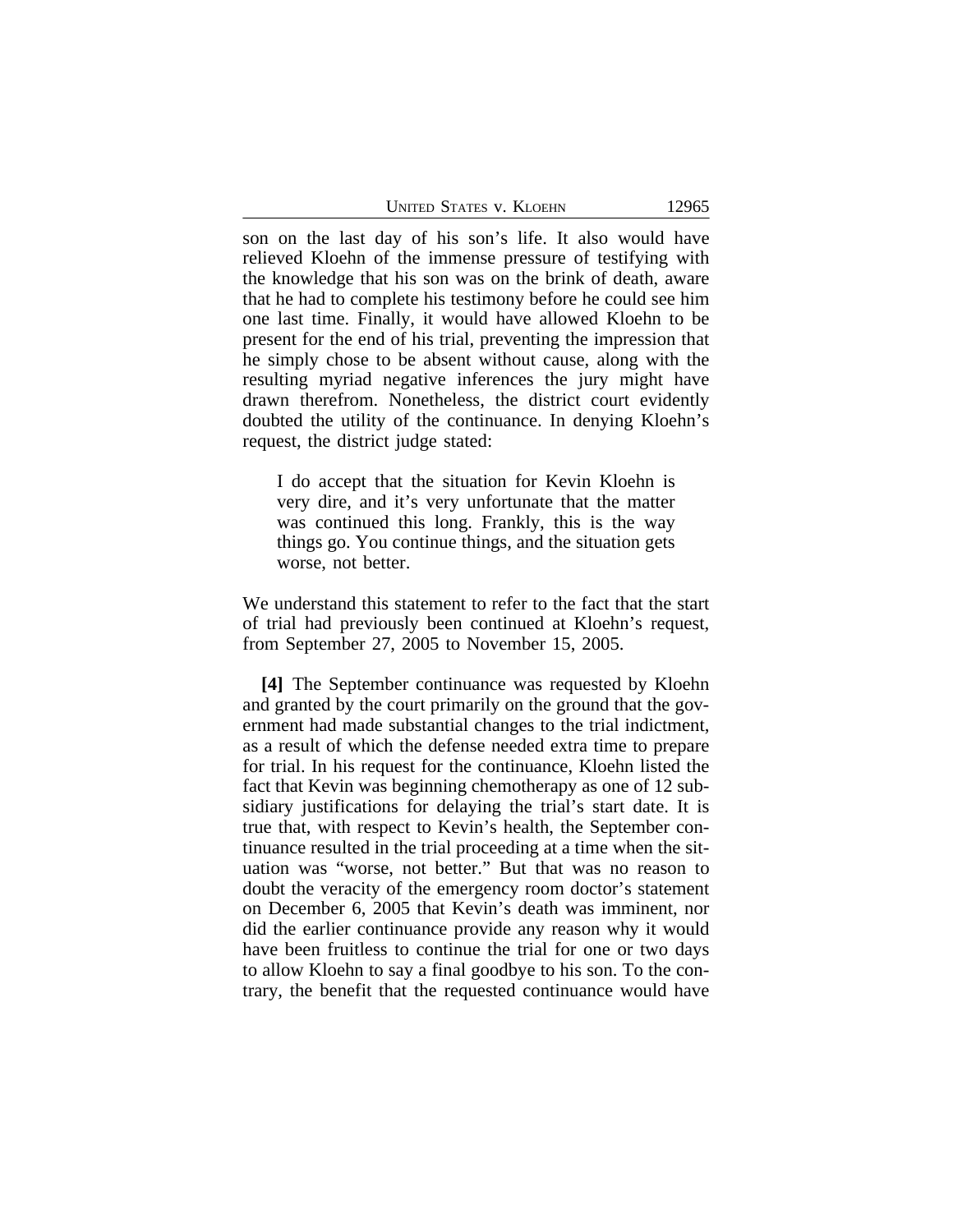had for Kloehn is immeasurable. Accordingly, we conclude that the second *Flynt* factor weighs overwhelmingly in Kloehn's favor.

**[5]** The third *Flynt* factor is "the extent to which granting the continuance would have inconvenienced the court and the opposing party." *Flynt*, 756 F.2d at 1360. As stated above, the district court made no finding that a continuance would have inconvenienced the government or the court. The government's only proffered reason for opposing a continuance other than its bald assertion that the trial "ha[d] gone on far too long as it is" — was its contention that the jurors would be unable to remember the evidence following a short continuance. This contention is wholly meritless and we doubt that it was made in good faith. Were it true, it would call into question the reliability of jury verdicts in any lengthy trial, including the government's many complex drug prosecutions. We observe that the trial had previously recessed for five days over the Thanksgiving holiday, and that, every weekend, the court recessed for three days; there is no indication that the jurors experienced any difficulty in resuming their role in the trial following these longer recesses, or that the government believed that their memories were impaired. We find the government's explanation of the reasons it opposed the continuance extremely disturbing. We also find it highly disturbing that a father would be denied a continuance that would have allowed him to be present at his son's deathbed when granting a continuance would have caused, *at most*, the slightest of inconveniences to the court and to the government. We thus conclude that the third *Flynt* factor also weighs overwhelmingly in Kloehn's favor.

**[6]** Finally, we turn to the question of prejudice. In *United States v. Mejia*, 69 F.3d 309, 316-19, 318 n.11 (9th Cir. 1995), we described the required showing of prejudice in cases in which a defendant alleges that the denial of a continuance affected his ability to present evidence. We explained that, in such cases, the prejudice standard is "less stringent"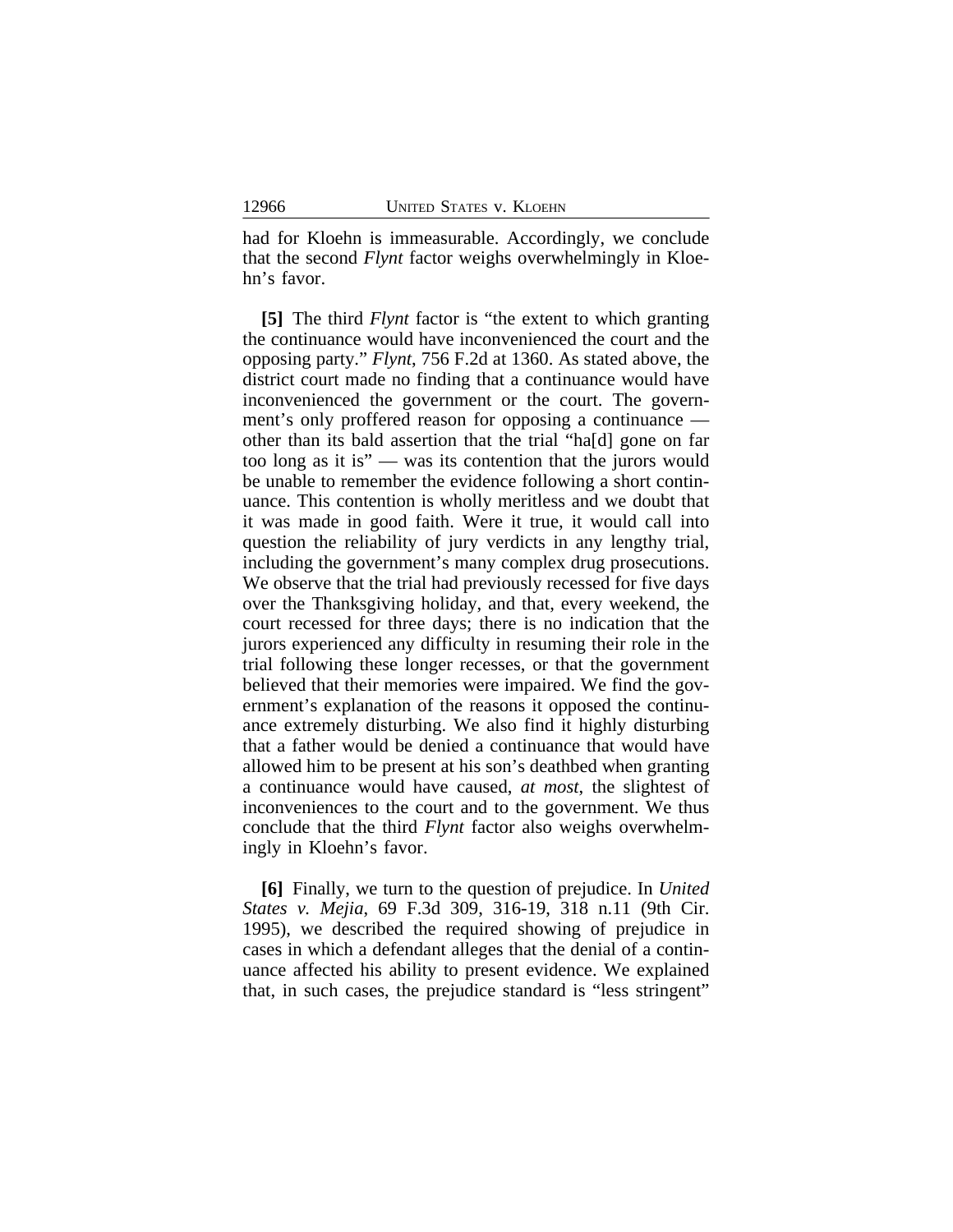UNITED STATES V. KLOEHN 12967

than the " 'clearest showing' of 'actual and substantial prejudice' " standard that we apply in cases in which a defendant alleges that the denial of a continuance prevented him from obtaining discovery. *Id.* at 318 n.11. We further explained that the focus of our prejudice inquiry is the "extent to which the aggrieved party's right to present his defense has been affected." *Id.* 

Applying that prejudice standard, we held that Mejia had been prejudiced by the district court's decision to rely on a transcript of two witnesses' testimony in ruling on his motion to suppress, rather than to continue the trial for one day so that the witnesses could appear to testify in person. *Id.* The witnesses' story differed from that of the defendant, and resolution of the motion to suppress depended on who the court found to be more credible. We observed that the "demeanor and tone of voice" of the witnesses was "critical to [a] credibility determination[]" and determined that the judge's choice to proceed without that "critical" information constituted "substantial prejudice" to the defendant. *Id.* 

**[7]** In this case, Kloehn asserts that the district court's denial of a continuance affected his ability to testify in his own defense. He contends that his overwhelming concern about his son's condition prevented him from preparing his testimony the night before the final day on which he was to testify, and left him distracted and unable to concentrate during the testimony itself. As we recognized in *Mejia*, "demeanor and tone of voice" is "critical to [a] credibility determination[ ]." 69 F.3d at 316-19. We find it self-evident that an individual's demeanor would be affected by the knowledge that his son was on the brink of death.**<sup>3</sup>** Kloehn's

<sup>&</sup>lt;sup>3</sup>The district court found that "[a]lthough Mr. Kloehn was clearly troubled by his son's state of health, he had no trouble testifying during his counsel's direct examination." The district court made no similar finding, however, regarding Kloehn's testimony on redirect, which is the testimony at issue here.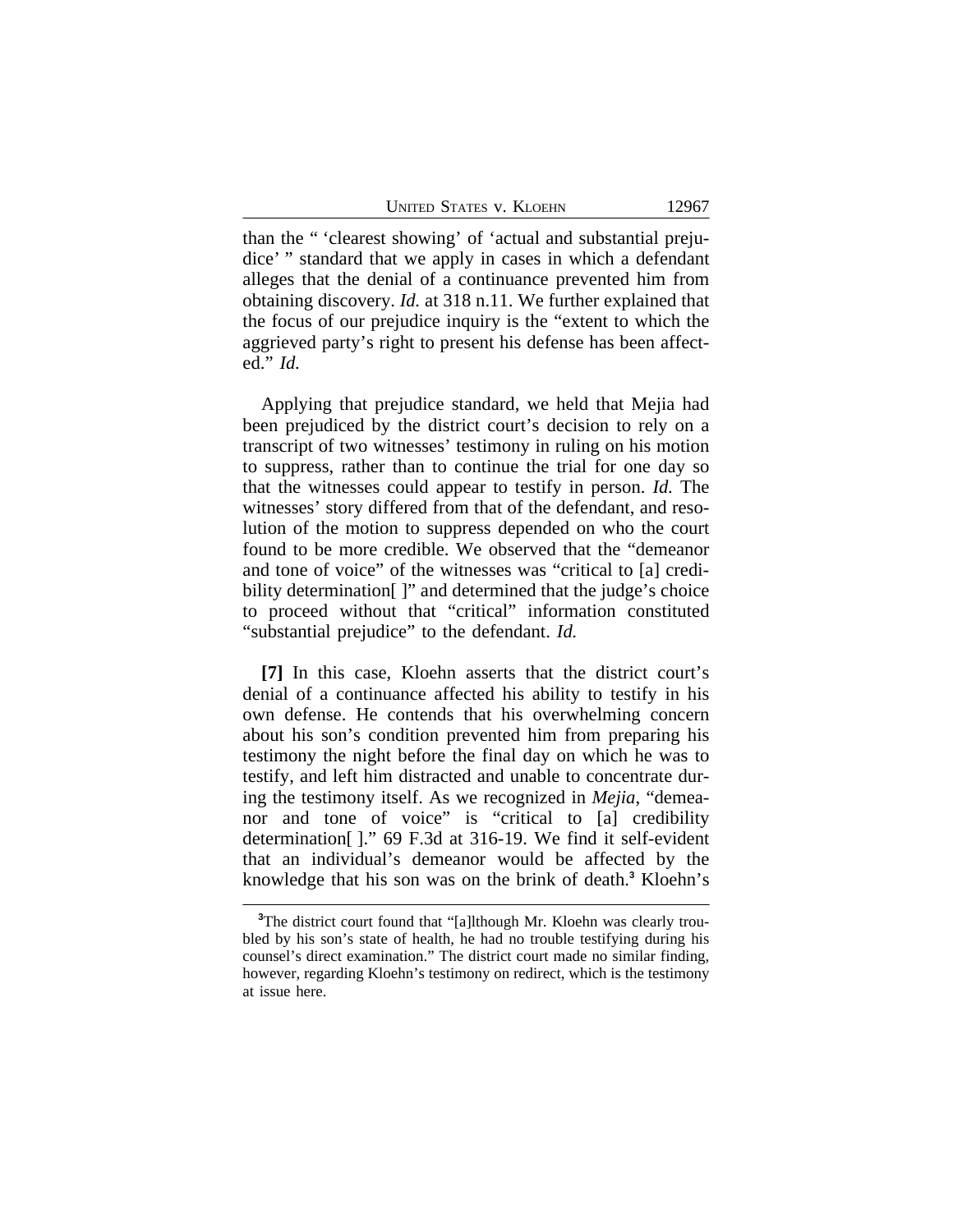defense hinged on whether the jury believed his testimony that he had acted in good faith reliance on the advice of his attorneys and accountants. Accordingly, his testimony and his credibility were important. The denial of a continuance under these circumstances was necessarily prejudicial.

This is particularly true because during re-cross examination on the day in question, the government launched an attack on Kloehn's credibility along unexpected and highly damaging lines. It introduced evidence that Kloehn's firm, Kloehn Co., had paid the rent of a female Kloehn Co. employee, and sought to show that the employee was Kloehn's mistress and that the company's rent payments evidenced Kloehn's improper use of company funds for personal expenses. After Kloehn confirmed that Kloehn Co. had paid rent for the employee in question, the prosecutor asked, "You had a personal relationship with [this woman]?" Kloehn responded, "Yes." The prosecutor then asked, "You had the type of relationship with [this woman] that didn't make your wife very happy when she found out about it?" Kloehn responded, "Yes. She was — she kind of raised heck, yes."

The district court allowed this line of testimony on the ground that it was relevant to impeaching Kloehn's testimony on re-direct that he had not used company funds for personal expenses. But the government's questioning and Kloehn's responses implicated Kloehn's credibility in a broader sense, by providing the jury with evidence that Kloehn had been unfaithful to his wife and was not of good moral character. Although admissible, the testimony concerned a highly sensitive subject and Kloehn's manner and demeanor in responding to the questions was important.

**[8]** Finally, we agree with Kloehn that the vague explanation offered by the court to explain to the jury his absence on the day following his son's death exacerbated the prejudice resulting from the denial of a continuance. In explaining Kloehn's absence to the jury, the court stated: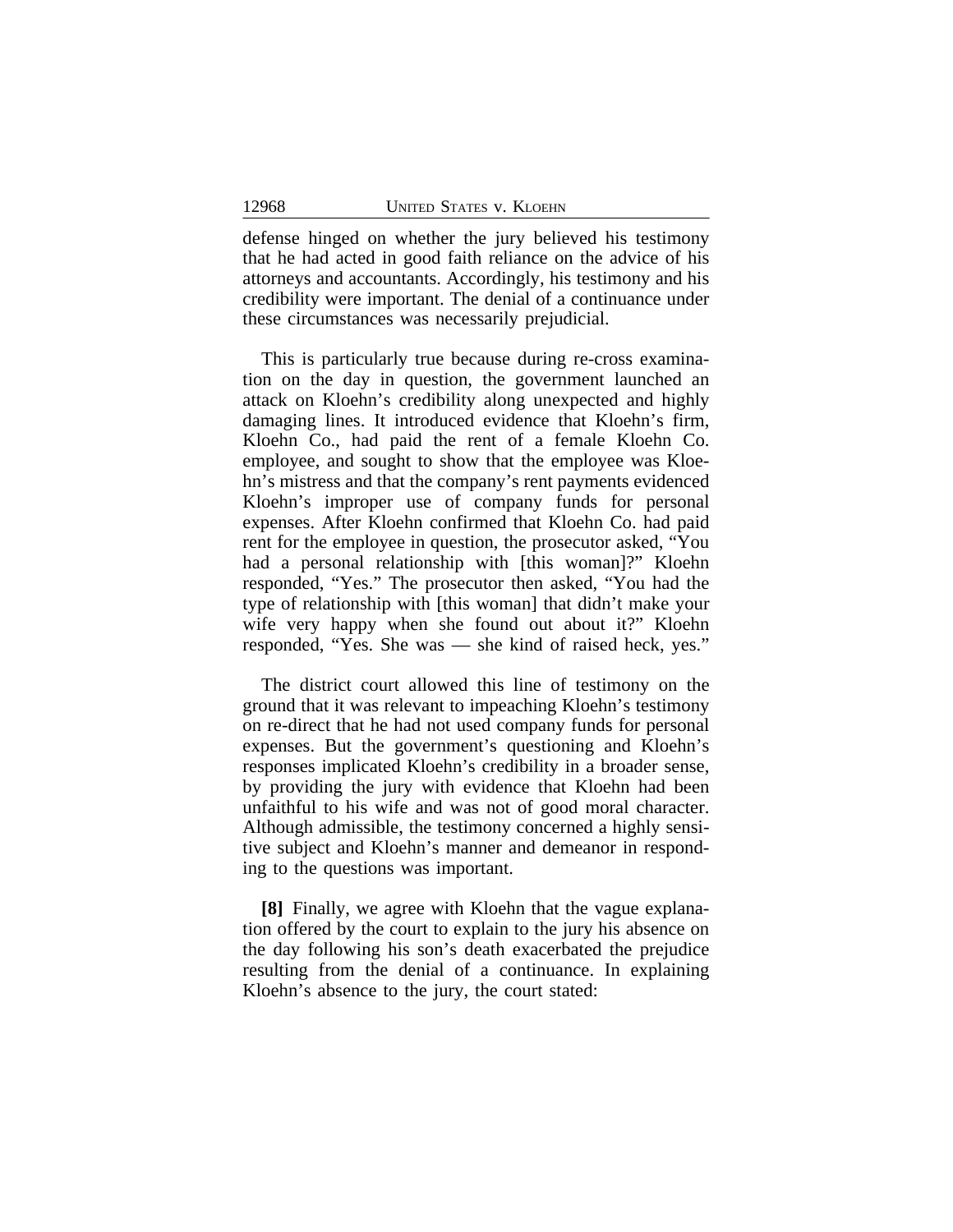Ladies and gentlemen, you may notice that Mr. Kloehn is not here. He is unable to be with us today. He has a right to be present. He has a right not to be present. He is not required to be here, so you shouldn't infer anything from the fact that he is not able to be here today.

By offering that explanation, rather than the "family emergency" explanation that the judge herself initially stated that she would give, but changed when the prosecution objected, the judge gave the jurors the impression that Kloehn could well be callously uninterested in his own trial. Even worse, the jury could infer that Kloehn believed he would be found guilty, and had other, more important things to do than observe trial.

**[9]** Because each of the four *Flynt* factors weigh strongly in Kloehn's favor — the first three overwhelmingly — we conclude that the district court's denial of a continuance was manifestly unreasonable. An arbitrary denial of a continuance is subject to the harmless error test. *See United States v. Barrett*, 703 F.2d 1076, 1081-82 (9th Cir. 1983) (applying harmless error analysis to arbitrary denial of a continuance); *United States v. Gonzalez-Flores,* 418 F.3d 1093, 1099 (9th Cir. 2005) (stating that a non-constitutional error requires reversal unless the error is shown to be harmless). Here, because the error is non-constitutional, in order to prove harmlessness the government would be required to show that the error more probably than not did not affect the verdict.**<sup>4</sup>** *Gonzalez-Flores,* 418 F.3d at 1099.

**<sup>4</sup>**The dissent repeatedly asserts that the district court's denial of the continuance did not rise to the level of constitutional error. But we have not suggested that it did. Our decision has nothing to do with Kloehn's Due Process right to be present at trial. Nor does it rely on Kloehn's Sixth Amendment right to confront witnesses. The dissent's discussion of those issues in no way contradicts our conclusion that the district court abused its discretion by denying Kloehn's request for a continuance.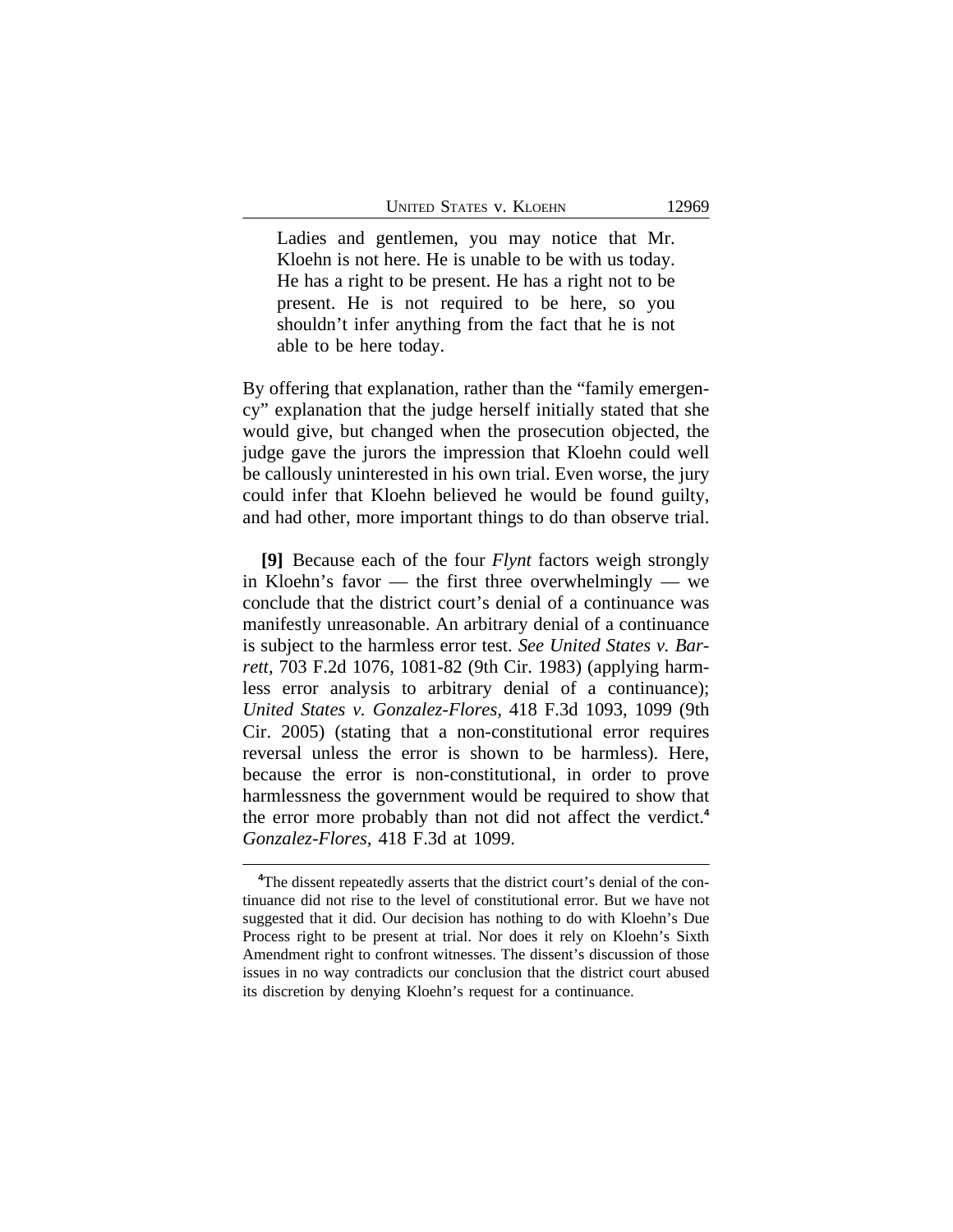In this case, however, the government has not contended that the error was harmless. As a general rule, "when the government fails to argue harmlessness, we deem the issue waived and do not consider the harmlessness of any errors we find." **5** *Id*. at 1100; *see also United States v. Varela-Rivera*, 279 F.3d 1174, 1180 (9th Cir. 2002) (holding that the government waived any harmless error argument by failing to raise the issue of harmlessness); *United States v. Vallejo*, 237 F.3d 1008, 1026 (9th Cir. 2001) (same).

We do have discretion to consider the issue of harmlessness *nostra sponte* in "extraordinary cases." *Gonzalez-Flores,* 418 F.3d at 1100-1101. This case is not, however, the "extraordinary" one in which it is appropriate to consider harmlessness even though the issue has not been raised and there has been no briefing on the question by either party. We have concluded that the "length and complexity of the record" is a factor that weighs against *nostra sponte* consideration of harmlessness. *Id.* This case involves a lengthy and complex record, including voluminous transcripts, which render the harmlessness inquiry a "burdensome" one. *Id.* Were we to take up this inquiry on our own, we "would be obligated to search through large records without guidance from the parties" with the likely result of "unfairly tilt[ing] the scales of justice . . . [in the government's favor] by constructing [its] best arguments for it without providing the defendant with a chance to respond." *Id.* at 1101. Further, we have stated that our *nostra sponte* consideration of harmlessness is not appropriate if "the case is at all close." *Id.* (internal quotation marks removed). Kloehn's first trial ended with the jury hung seven to five. The government prosecuted Kloehn at that trial on all four counts on which he was convicted here, and the jury

**<sup>5</sup>**Although the dissent consists almost entirely of a discussion of harmlessness, Judge Trott fails even to acknowledge that the government has waived the issue, much less to offer an explanation of why this is an appropriate case in which to make an exception to the general rule that issues not raised by the parties are waived.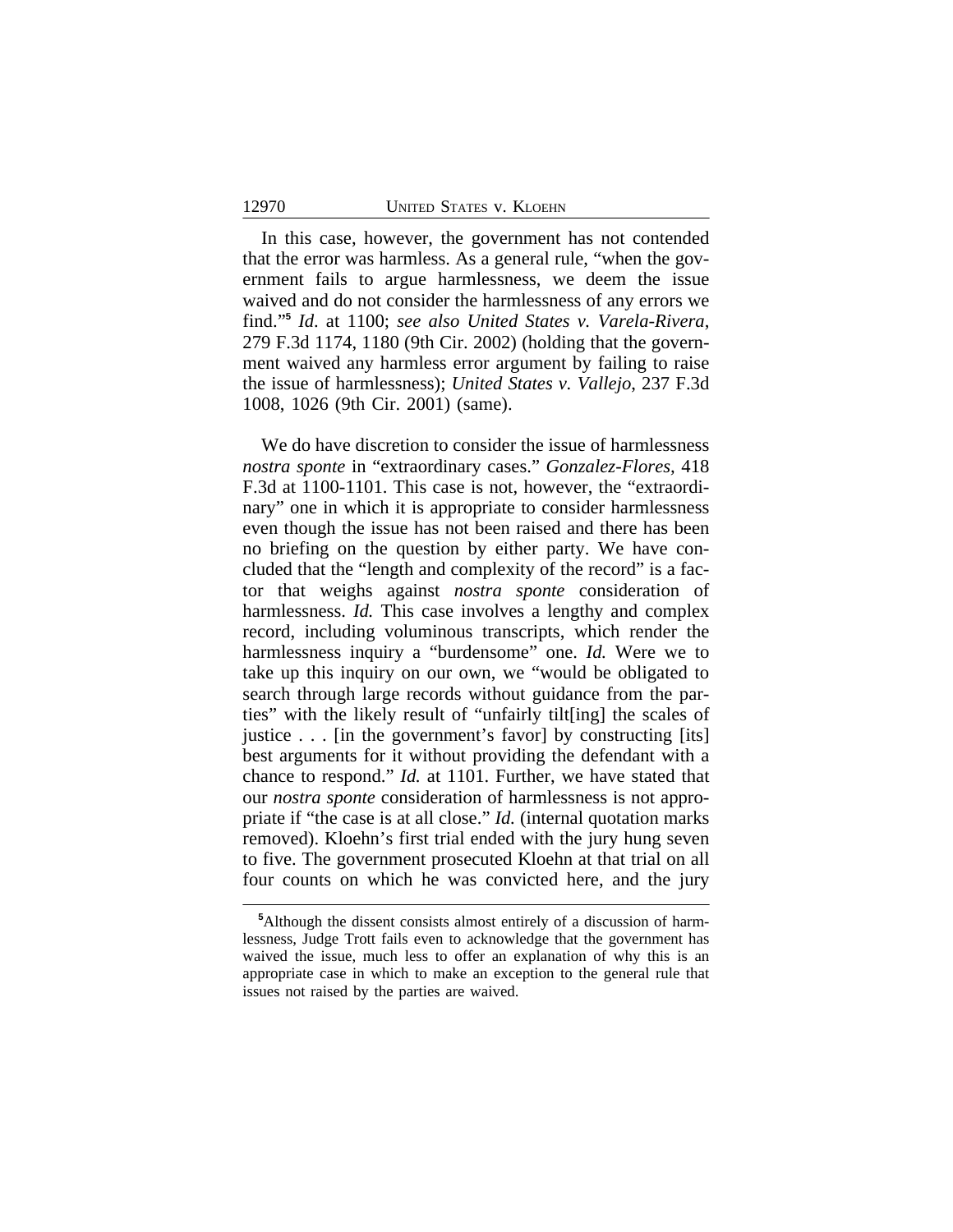UNITED STATES V. KLOEHN 12971

hung on all four following a lengthy trial. At the first trial at least, the government's case against him was close. We cannot say without a burdensome review of the record that at the second trial it wasn't as well. For these reasons, this is not an appropriate case in which to exercise our discretion to consider the issue of harmlessness *nostra sponte*. Moreover, we find the government's behavior with respect to the continuance regrettable. We are not now inclined to "tilt the scales of justice" in its favor.**<sup>6</sup>** *Id.*

**[10]** We hold that the district court abused its discretion in denying Kloehn's request for a continuance. The government has not contended that this error was harmless, and has thus waived the issue. Accordingly, we REVERSE and REMAND for a new trial.

REVERSED and REMANDED.

TROTT, Senior Circuit Judge, dissenting:

Even were I to start from the assumption that Judge Fischer's denial of a continuance to Kloehn in connection with Kloehn's son's dire medical condition was an abuse of discretion, I am unable to join in Judge Reinhardt's opinion. Why? The error, if any, was demonstrably harmless.

Judge Fischer's decision possibly implicates two constitutional rights, neither of which Kloehn explicitly referenced in the district court. The first right is the Due Process right "to be present from the time the jury is impaneled until its discharge after rendering the verdict." *Shields v. United States*,

**<sup>6</sup>**We recognize that in *Gonzalez-Flores* we also said that we would consider the "costliness of reversal and further litigation." 418 F.3d at 1101. That, however, is far from enough to persuade us to change our ruling in this case.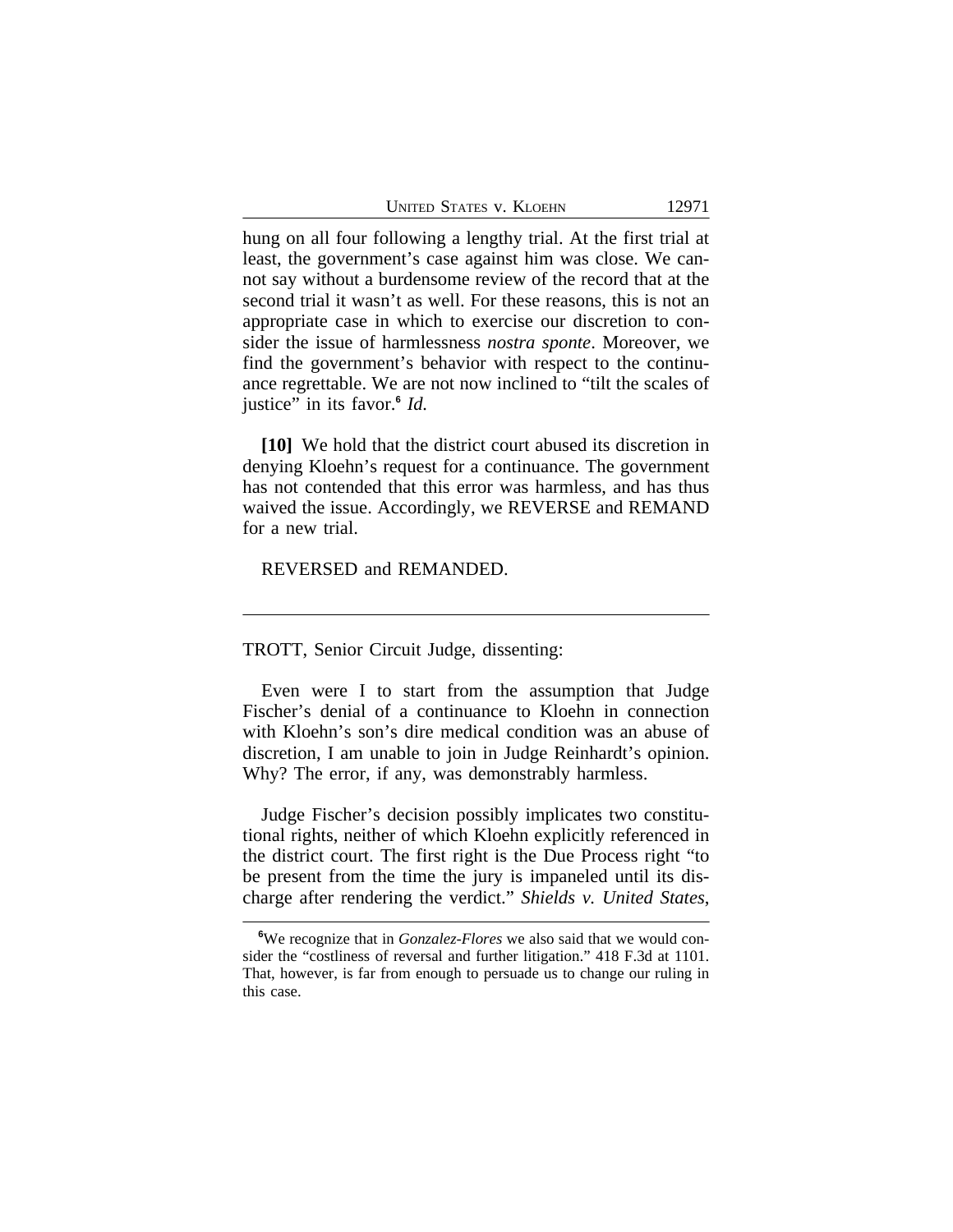273 U.S. 583, 589 (1927); *see also Kentucky v. Stincer*, 482 U.S. 730, 745-48 (1987). This right, however, is not absolute or "structural," and if violated, it is subject to the harmless error rule. *Stincer*, 482 U.S. at 745-47 (defendant excluded from a pre-trial competency hearing regarding child witnesses against him); *Rushen v. Spain*, 464 U.S. 114, 117-18 (1983) (defendant not present at conversations during the trial between a juror and the judge regarding the juror's ability to be impartial); *Snyder v. Massachusetts*, 291 U.S. 97, 105-06 (1934) (defendant excluded from the jury's silent visit to the scene of the crime), *overruled on other grounds by Malloy v. Hogan*, 378 U.S. 1 (1964); *Rice v. Wood*, 77 F.3d 1138, 1141- 45 (9th Cir. 1996) (en banc) (defendant's absence during jury's pronouncement of sentence after a finding of guilt subject to harmless-error analysis); *Hegler v. Borg*, 50 F.3d 1472, 1477 (9th Cir. 1995) (defendant's absence during a read back for testimony requested by the jury was subject to harmlesserror analysis). The key question is whether the defendant's absence from the proceeding impaired the defendant's opportunity to defend himself against the charges; and this issue "should be considered in light of the whole record." *United States v. Gagnon*, 470 U.S. 522, 527 (1985).

The second right is the right guaranteed by the Sixth Amendment's Confrontation Clause to confront witnesses. The purposes of this right are (1) to guarantee the defendant a "face-to-face" meeting with witnesses against him, *Coy v. Iowa*, 487 U.S. 1012, 1016 (1988); and (2) to ensure a defendant an "opportunity for cross examination." *Stincer*, 482 U.S. at 739. A violation of either value of this non-structural right is also subject to harmless-error analysis. *Coy*, 487 U.S. at 1021-22. Kloehn's counsel did not articulate this constitutional concern either.

With these considerations in mind, I cannot identify *any* prejudice or harm to Kloehn that arose from the denial of his motion to continue. Judge Fischer's "error" appears to have been harmless beyond a reasonable doubt in terms of its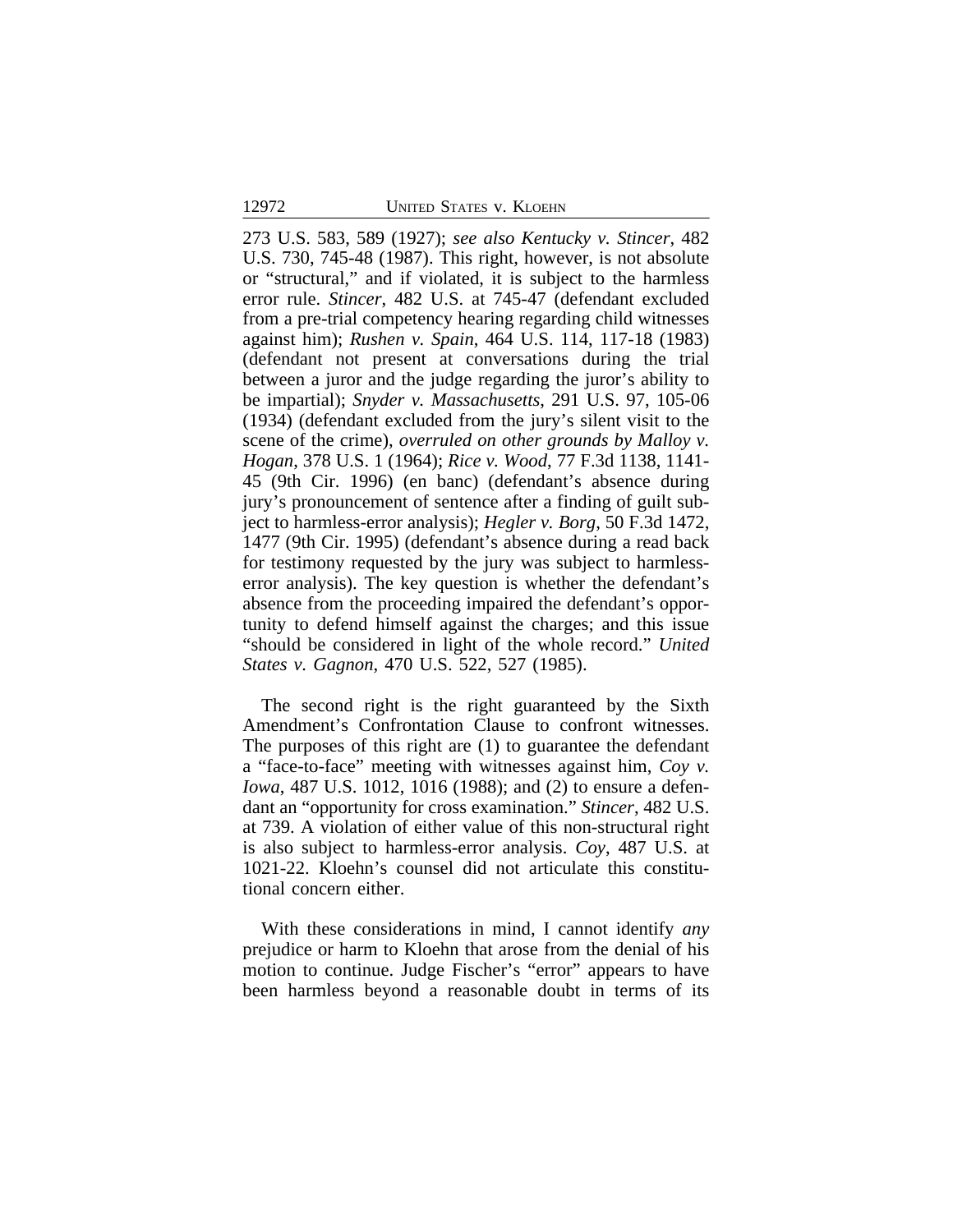UNITED STATES V. KLOEHN 12973

actual impact on any of Kloehn's rights protected by the Constitution. *Now*, of course, his counsel claims — with no support whatsoever in the record — that (1) Kloehn's testimony on redirect and re-cross after the denial of the motion and before he left was impaired because Kloehn could not "focus," (2) Kloehn couldn't have his face-to-face confrontation with the remaining 10-minute summary witness, (3) Kloehn's grief interfered with counsel's ability to prepare for jury instructions and argument, and (4) Kloehn could not be there to assist counsel in connection with responding to the government's closing argument. All of these naked claims would be fine and dandy  $-$  if they were supported in the record with any evidence at all, either direct or circumstantial, but they aren't. Saying so doesn't make it so, neither does wishful thinking. Among other factors I consider are that this was the *second* trial. Kloehn and his counsel — the same attorney who represents him on appeal — had been over all of this once before, including instructions and argument.

All Kloehn's counsel expressed a specific concern about was the *possibility* that Kloehn's son Michael might be called to the stand by the government, but that did *not* happen. Also, we have a finding of fact by Judge Fischer that Kloehn's testimony was fine — except that he appeared to be lying. I have read every word of his redirect and recross testimony, which occurred after the denial of his motion, and I cannot find a single instance of confusion on Kloehn's part, not one. All I find is a series of grossly leading and repetitive questions by his counsel. Effectively, his counsel narrated and regurgitated the defense, and Kloehn agreed with his narration.

I am influenced by exactly what transpired when the question of a continuance first arose, and as it then developed. As is usually the case, the record tells a different story than counsel's briefs and arguments — which tend to be mostly spin in his client's favor.

First, Judge Fischer was apparently aware of Kloehn's Rule 43 Waiver of Presence on file when she excused him from the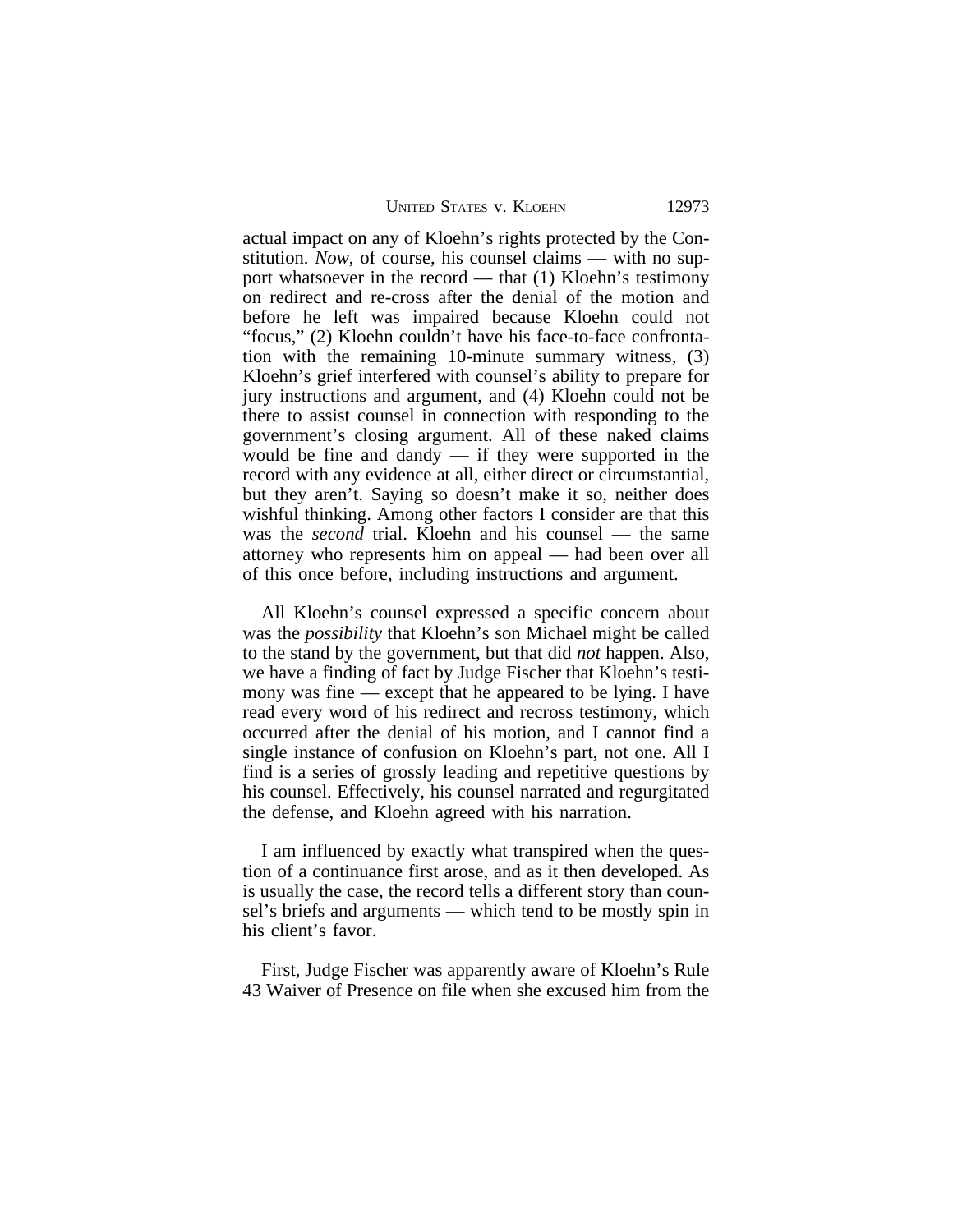rest of the trial, noting that there was very little of the trial left. The Rule 43 waiver, signed by both his counsel and Kloehn says inter alia,

The undersigned defendant requests the Court to proceed during every absence of his of which the Court may permit pursuant to this waiver; agrees that his interests will be deemed represented at all times by the presence of his attorney, the same as if the defendant was personally present in court; and further agrees to be present in person in Court ready for trial on any day and hour which the Court may fix in his absence.

Kloehn's counsel did not protest what had just happened. He said ". . . we are in this situation, and we will muddle through." Again, the *only* thing counsel expressed concern about was Kloehn's son Michael, but, as I indicated, Michael did not take the stand.

Did counsel raise an objection that Kloehn was forced by Judge Fischer's adverse ruling to forego his right to a face-toface meeting with any witness? No. Did counsel protest that somehow his client's absence would interfere with counsel's ability to cross examine any witness? No. Did counsel point to any precise problems with the instructions that Kloehn needed to be present to rectify? No. Did he indicate he needed Kloehn to be present to prepare for or to respond to argument? No. He just rolled with the punch. What he said *after* Kloehn's testimony and after the beginning of the summary witness's testimony was,

Counsel for Mr. Kloehn:

Your Honor, I don't think the government can get done today [with the final summary witness]. And, if Mr. Kloehn left right now, he might be able to catch the 2:45 flight that I mentioned to your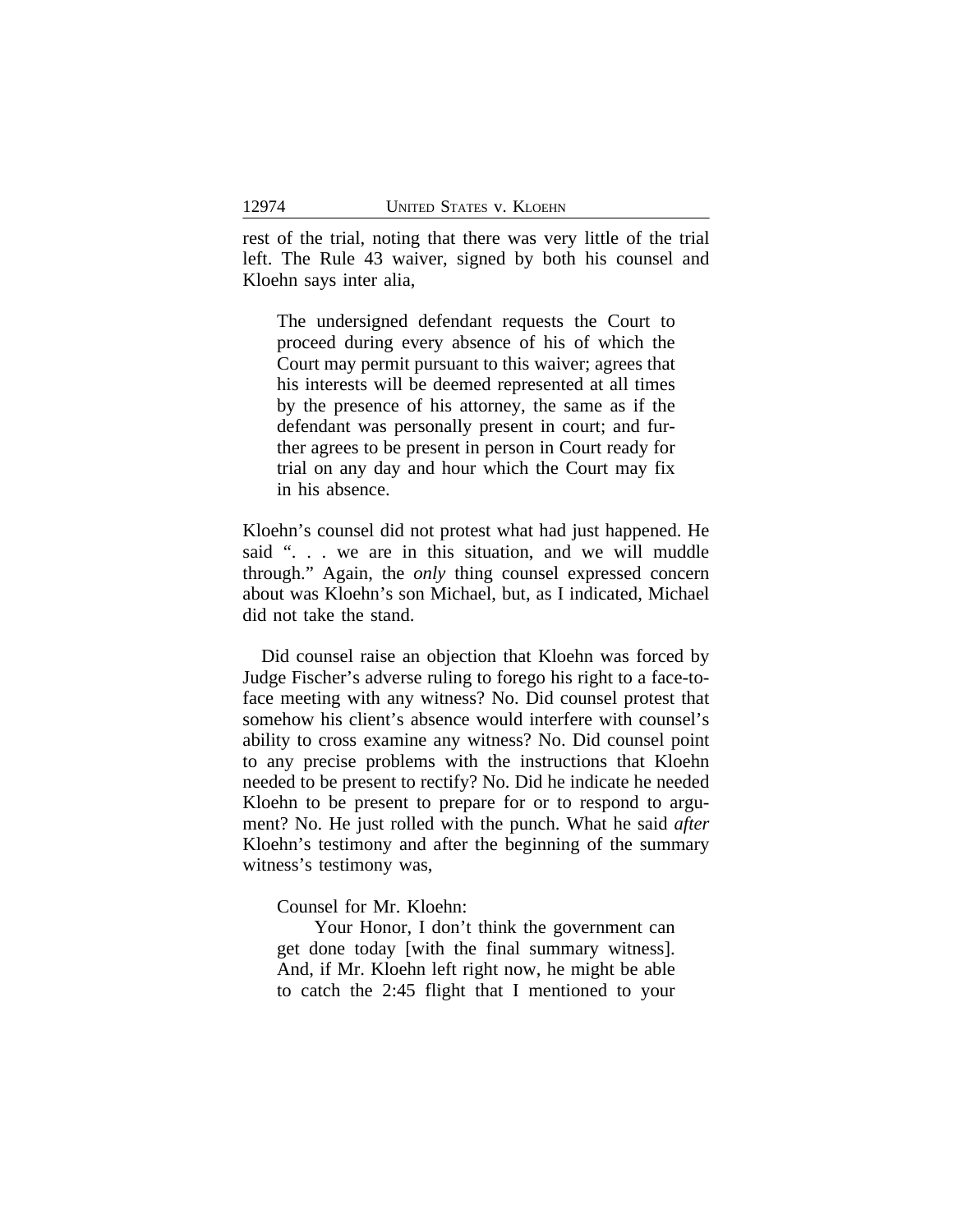Honor before.

If he can't be here tomorrow morning, *I would waive his appearance*, but it's clear they are going to need . . .

Counsel for the government:

I was not going to be publishing anymore of the underlying exhibits just to try to move it along more quickly.

The Court: Do you want to just stop?

Counsel for Mr. Kloehn: Do you mind?

The Court: Fine.

After a sidebar conference, the court excused the jury, and the court said — clearly in reference to what happened at the unreported sidebar — "I understand Mr. Kloehn is going to waive his appearance hereafter. He is certainly invited to join us at any time, but he is not required to be here. Is there any rule that he has to be here for the verdict?" Counsel responded, "Your Honor, I don't believe so. Depending on how things go, obviously he would like to be. But if they go the other way, his situation really is in extremis." *Why did counsel waive Kloehn's presence if he has real constitutional objections*? Counsel did not say that the waiver was involuntary. Also, on this record, it's not altogether fair to say that Judge Fischer "excluded" Kloehn from anything. The defendant relied on his Rule 43 Waiver and left.

Then, counsel said he had a few jury instructions *he* was still working on, but that they were in his office on his word processor. He did not say a word about needing Kloehn to help him. He asked the court for a recess to retrieve the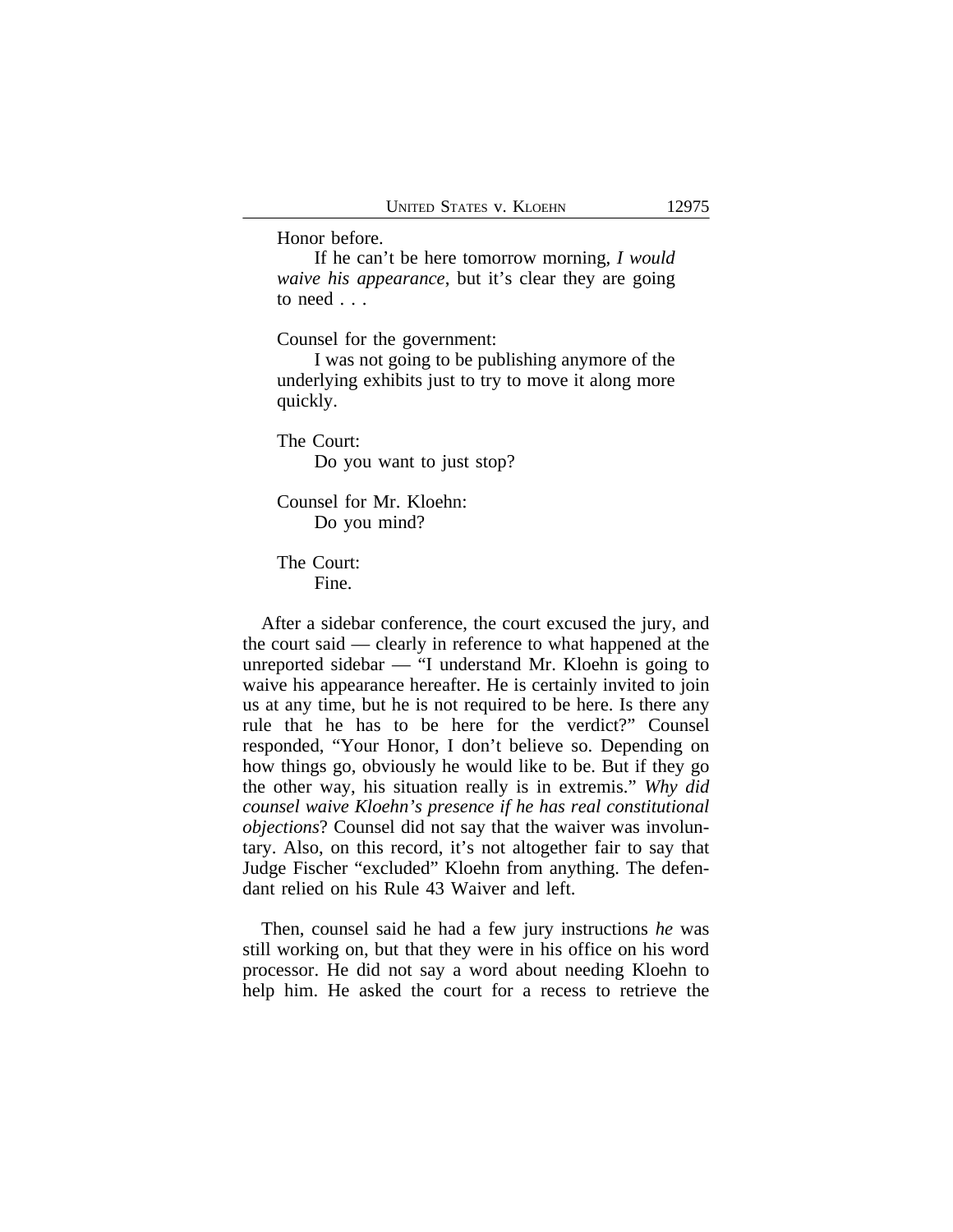instructions, planning to return at 3:30 p.m. *without* going over them with his client. Because of "traffic" he did not return in time, but he did deliver his instructions to the Clerk.

The next day, Day 12 of the trial, the court discussed counsel's proposed additions to the instructions. *At the end* of this discussion, counsel asked to suspend the proceedings for one day, claiming "in view of what happened to Mr. Kloehn . . . it's been extremely hard for the defense to prepare for the closing argument today, for this jury instructions matter and so forth." But, there was no showing whatsoever that this was anything more than one of counsel's many diaphanous claims, without any evidence or substance to back them up. He did not elaborate on his concerns.

The witness whose testimony began while Kloehn was there and finished the next day in his absence was IRS Revenue agent Carol Bennett. Her testimony related only to a "books and records" summary chart (exhibit 1008) that listed the movement in 1993-1994 of money from the Kloehn Company to Exeter in Grand Cayman and then back to Kloehn for the building of Kloehn's facility in Las Vegas. Counsel did not attack anything on the chart. He did not deny that any of the transactions shown on the chart in fact took place. All he did was point out on cross what the chart did *not* show, i.e., Kloehn's (1) knowledge of what was going on, (2) his willfulness or state of mind, (3) any advice he may have received from attorneys, accountants, or other financial professionals:

Counsel for Mr. Kloehn:

Now, was — again, I think we covered this, but you are not testifying about any aspect of Mr. Garth Kloehn's knowledge at the time of any of these events; correct?

Witness: Correct.

Counsel: Or his willfulness or state of mind?